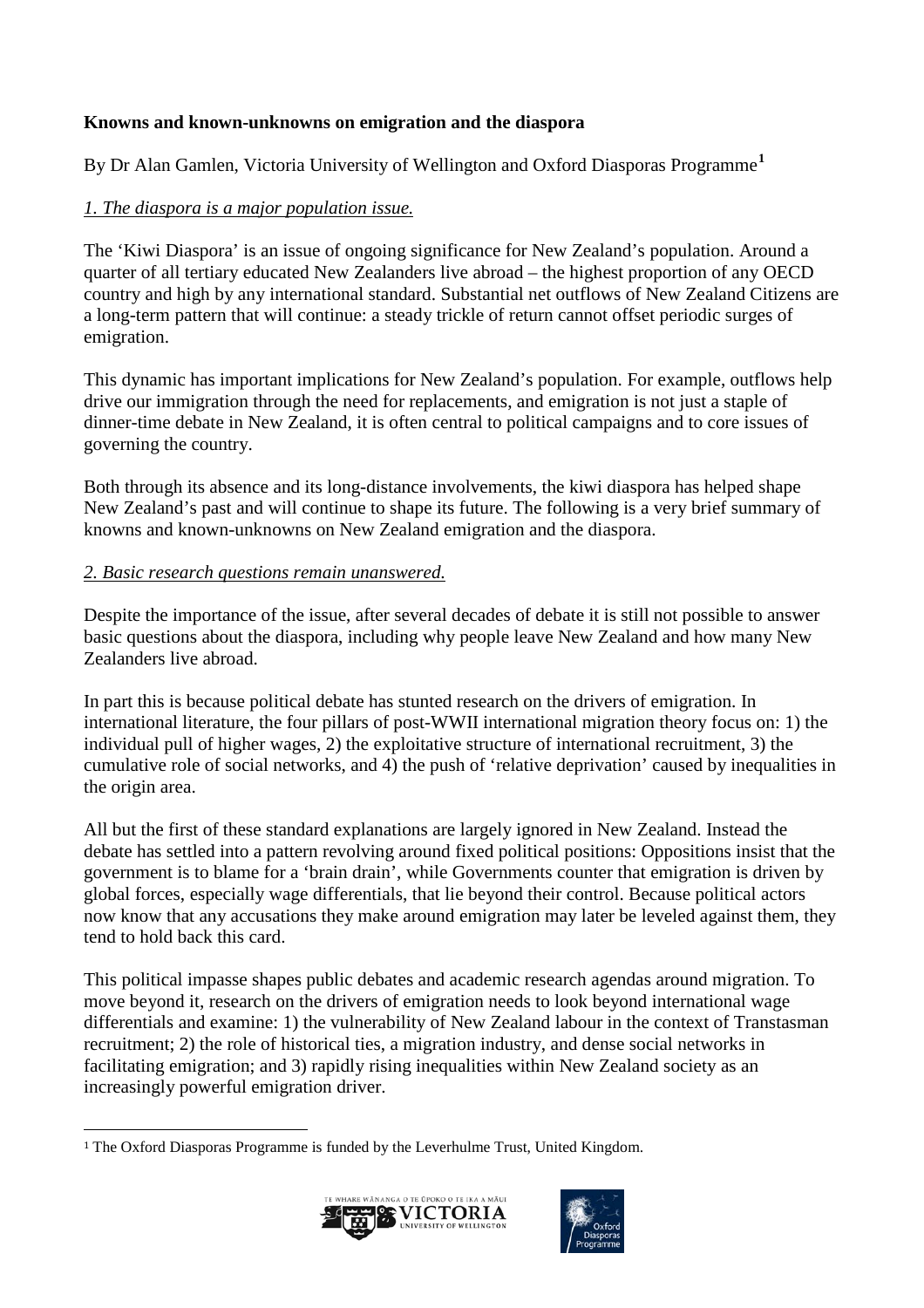Emigration is one thing, emigrants are another – both merit further research in the New Zealand context. No clear picture exists of the New Zealand diaspora. Estimates of its size range from under 400,000 to over a million. Part of the problem is a lack of a valid, reliable criterion for measuring national identity. Counting those born in New Zealand would be a reliable measure, but it would include many people who do not identify as New Zealanders, and exclude many who do. Counting New Zealand citizens would be more a more valid measure of national identity, but as migrants often change citizenship over time, this is difficult to measure reliably.

Moreover, size is not the only thing that matters: from the perspective of New Zealand's interests and obligations, the diaspora's demographic characteristics such as location, age-sex profile, skill composition, income stratification – and most importantly the variable nature and extent of its ongoing identification and involvement in New Zealand society – may be more important than overall numerical size.

Kea New Zealand has collected some data on this issue, but – notwithstanding its known limitations as a convenience sample – the full potential of this data remains to be realized by researchers. On the other hand, however, New Zealand is not alone in lacking detailed diaspora data, and serious thought is needed lest attempts to attempts to collect such data facilitate extra-territorial surveillance of people exercising their right to freely exit New Zealand without interference.

#### *3. The impacts are not all bad.*

For a long time it was assumed that emigration was mainly a negative 'brain drain', but views have swung towards a more positive perspective over the past 15 years, with the short and long-term pros of emigration receiving much more attention. In the short term, it has long been known (but periodically forgotten) that emigration relieves New Zealand's unemployment pressures, and contributes to the up-skilling of those who eventually return.

Mobility is ingrained in New Zealand culture by virtue of colonial heritage and increasingly diverse immigration flows, but the almost universal expectation of emigration amongst tertiary students is relatively new, as is the emergence of a stratum of New Zealand occupations that effectively require Overseas Experience as an entry qualification.

On the upside, in the long term, flows of New Zealanders cycling through the global economy maintain the country's international connectivity, providing beachheads into offshore markets and connections to global decision-makers and opinion shapers. In this sense, the diaspora is well placed to channel resources and opportunities New Zealand's way. This is a potentially significant silver lining.

#### *4. The impacts are not all good either.*

However, the pendulum may have swung too far back towards focusing on the upsides of emigration and diaspora, while ignoring the inevitable downsides that nonetheless remain real. As well as offsetting unemployment, surges of emigration create acute short-term skills shortages that disrupt economic activity, creating a need for immigration that undoubtedly brings benefits but also results in transaction costs as new immigrants are incorporated into the labour market and wider society. Emigrants may effectively default on their financial and social debts, leaving behind student loans or dependent family members – and the question of whether the New Zealand Government can